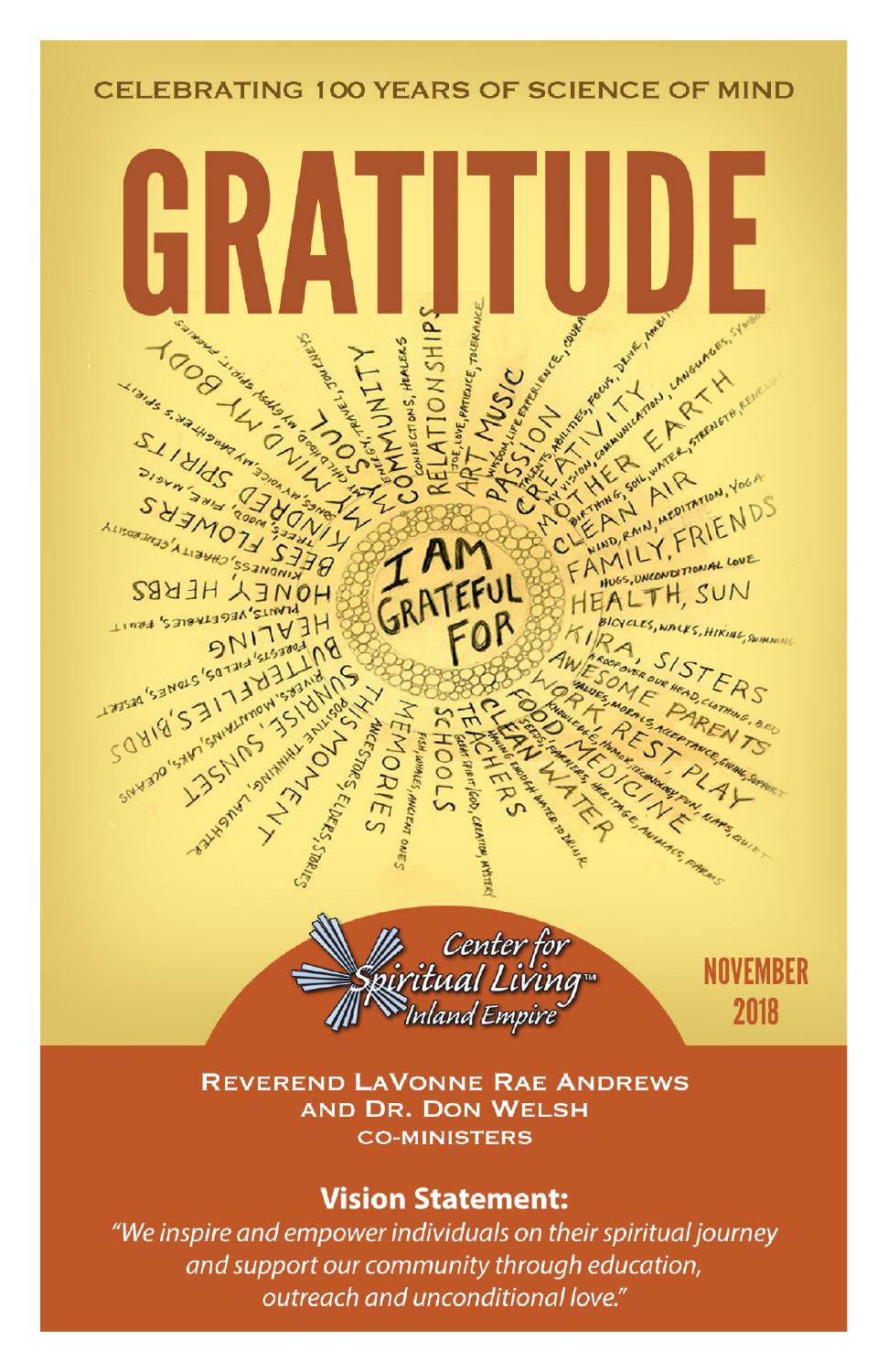Welcome to



## Celebrating 100 Years of Science of Mind

*"We stand together in a shared commitment and devotion to our spiritual principles, practices, and values."* Prelude Music.....................................................9:50 - 10:00 AM

#### **ORDER OF SERVICE**

|--|--|--|--|

### Ministers' Message

| Prayer Treatment Rev. LaVonne Rae Andrews |  |
|-------------------------------------------|--|
|                                           |  |
|                                           |  |
|                                           |  |
|                                           |  |
|                                           |  |

Practitioners are available after service to share complimentary prayers.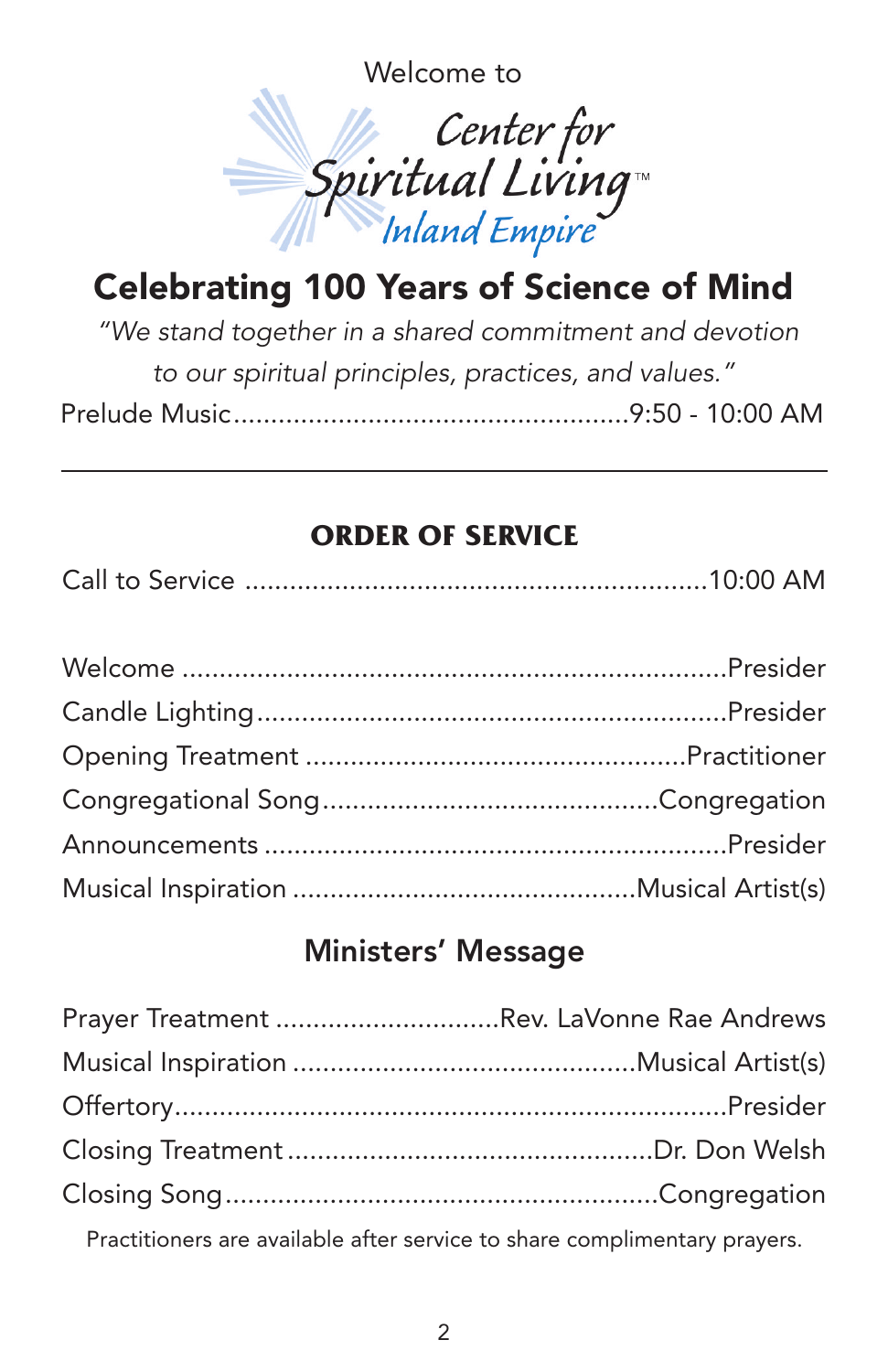Sunday Schedule

## November 11 ..............."Thankful for Veterans"

## **November 19............................................"One Family"**

| Sunday speakersRev. LaVonne Rae Andrews & Dr. Don Welsh |
|---------------------------------------------------------|
|                                                         |
|                                                         |
|                                                         |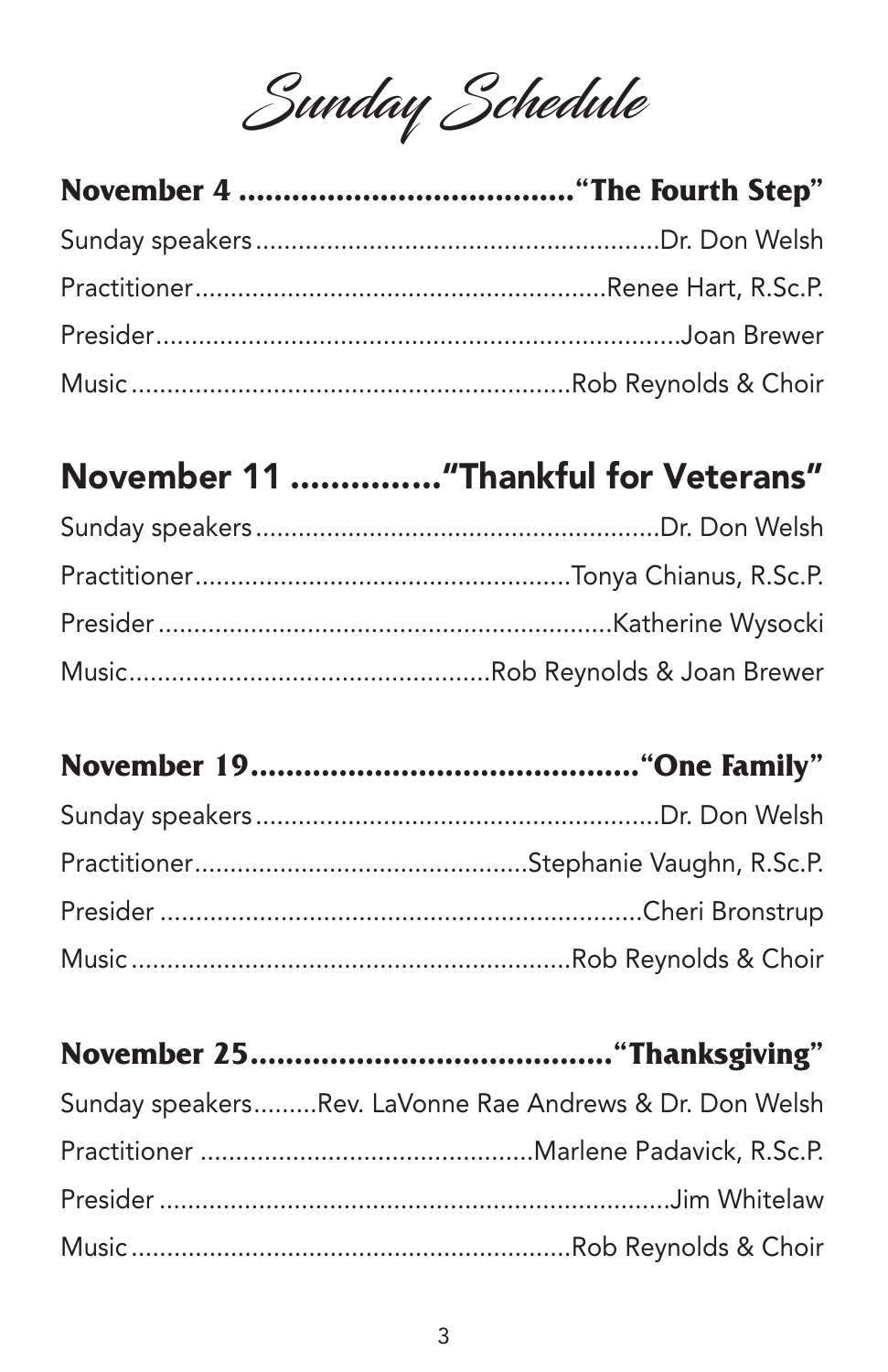# **Classes & Activities**

| Art Class with Darlene Douthit                                     |
|--------------------------------------------------------------------|
|                                                                    |
|                                                                    |
| Meditation with Renee Hart                                         |
|                                                                    |
|                                                                    |
| The Mindfulness Group discusses                                    |
| "A Litlle Light on spiritual Laws" by Diana Cooper                 |
| Facilitated by Judy Podskalen                                      |
|                                                                    |
|                                                                    |
| Choir practice                                                     |
| All are welcome - even Shower singers                              |
|                                                                    |
|                                                                    |
| Foundational Workshop/Classe                                       |
|                                                                    |
|                                                                    |
|                                                                    |
| Third Saturdays " Swap/Crop" - 10:00 a.m. - 12 noon                |
| Join us under the large pine tree in the front yard for the Inland |
| Empire Garden project as a community outreach project.             |
|                                                                    |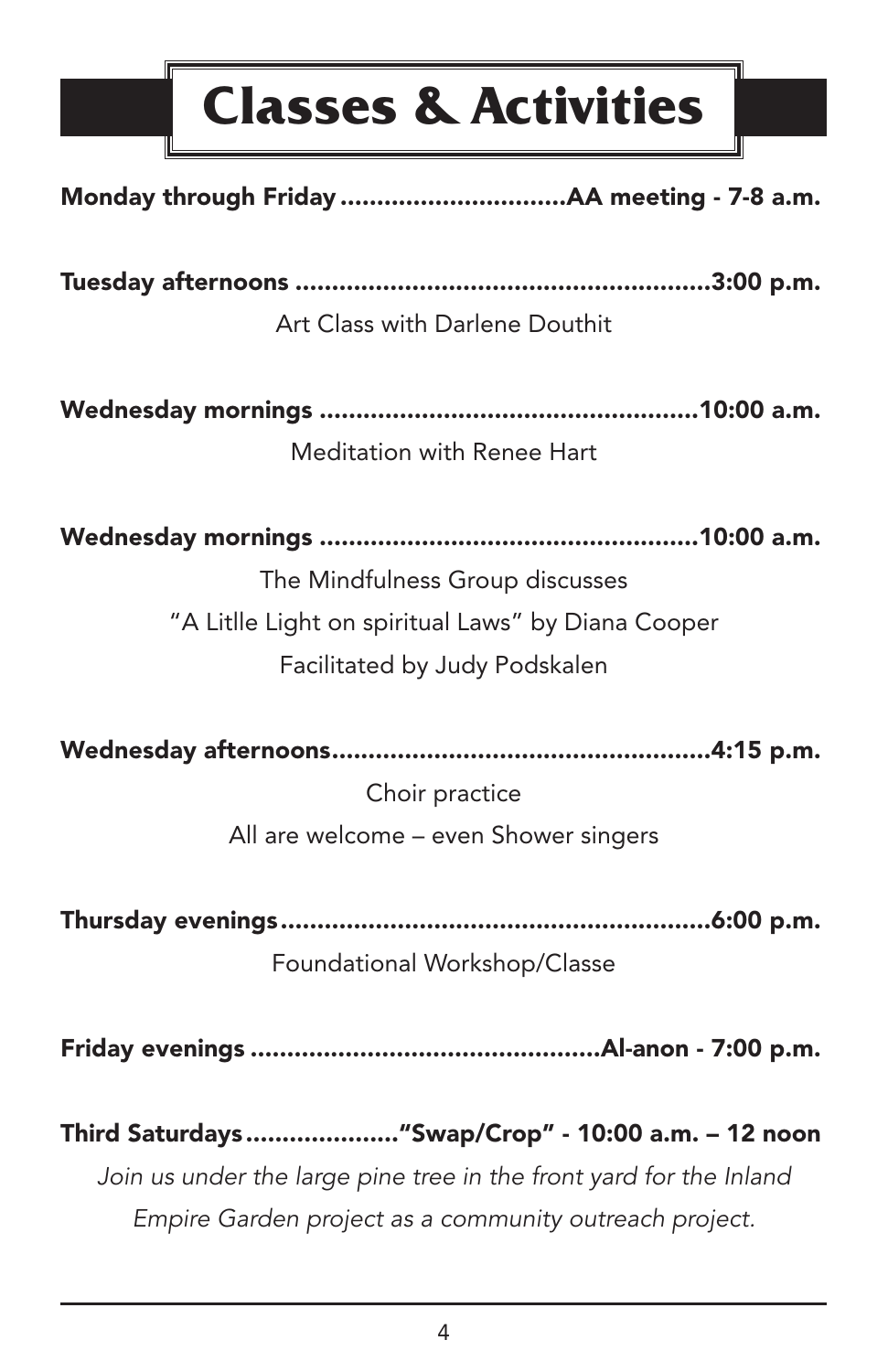Happy Birthday

and Heart Felt Blessings

*Judy Podskalan • Christy Colton Taunya Mayo • Harriet Ouimette Lorynne Wilson • Cheryl Stump Kenny Maynus*

### **OFFERTORY BLESSING**

*Divine Love, as me, blesses and multiplies all that I am, all that I have, and all that I circulate. We give thanks that this Center continues to be a place of Peace, a tower of Strength, a fountain of Wisdom and a wellspring of Love.*

> Your generosity is greatly appreciated. When you are on vacation or unable to attend you can send your tithes and gifts through our website at www.cslinlandempire.org.

Please consider, remembering the Center for Spiritual Living Inland Empire in your "Will" so you can continue to be a Wellspring of Love.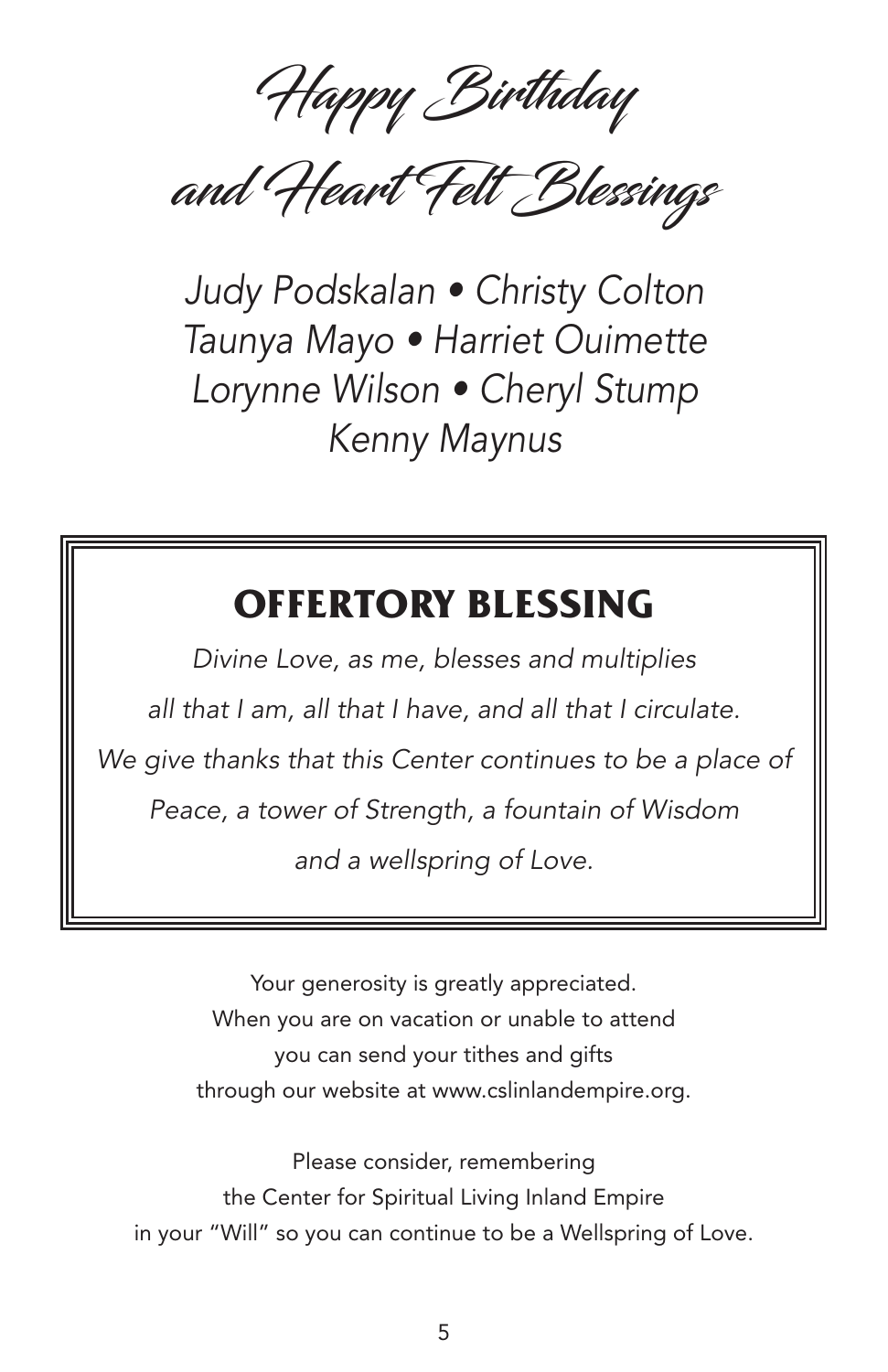# CENTER FOR SPIRITUAL LIVING INLAND EMPIRE

### **Ministers**

Rev. LaVonne Rae Andrews

and Dr. Don Welsh

### **Practitioners**

| Marlene Padavick, RScP (Emeritus) Practitioner |  |
|------------------------------------------------|--|

### Board of Trustees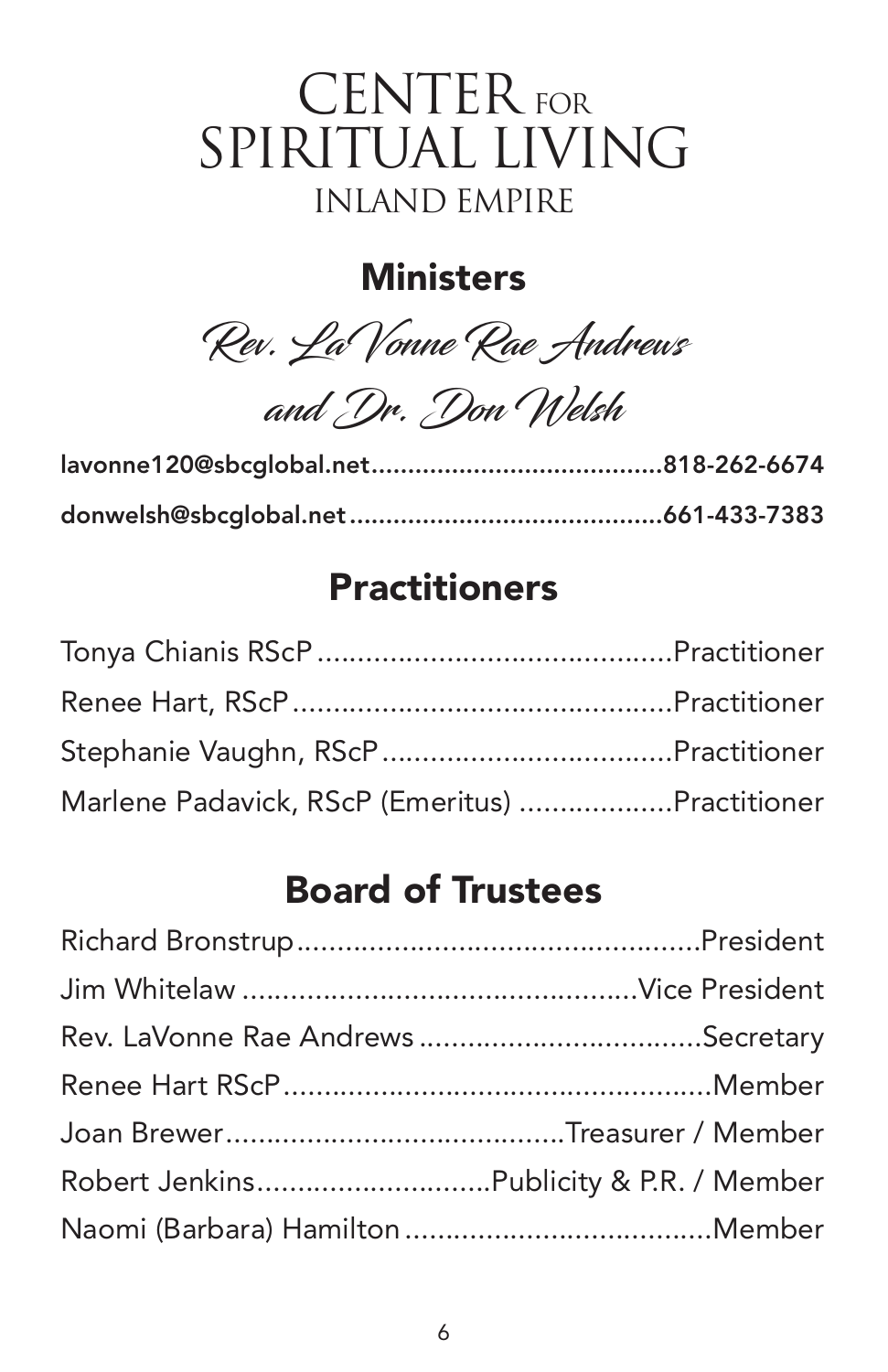# Our Facility is Available For Weddings • Memorials Christenings • Counseling

Above and Beyond Bookstore

at the entrance of the sanctuary

### Center for Spiritual Living Inland Empire

2404 N. Golden Avenue

San Bernardino, CA 92404 (909) 883-7171

www.cslinlandempire.org

*Online Donations via Paypal available as one time or reoccuring donations* www.cslinlandempire.org

#### OUR MISSION

Teach spiritual principles, spiritual tools and practices. Provide a spiritual home that offers an opportunity for all to participate and share their unique gifts. Partner with other organizations to create solutions and contribute to the health and well-being of our community. Provide facilities and an environment that supports our vision.